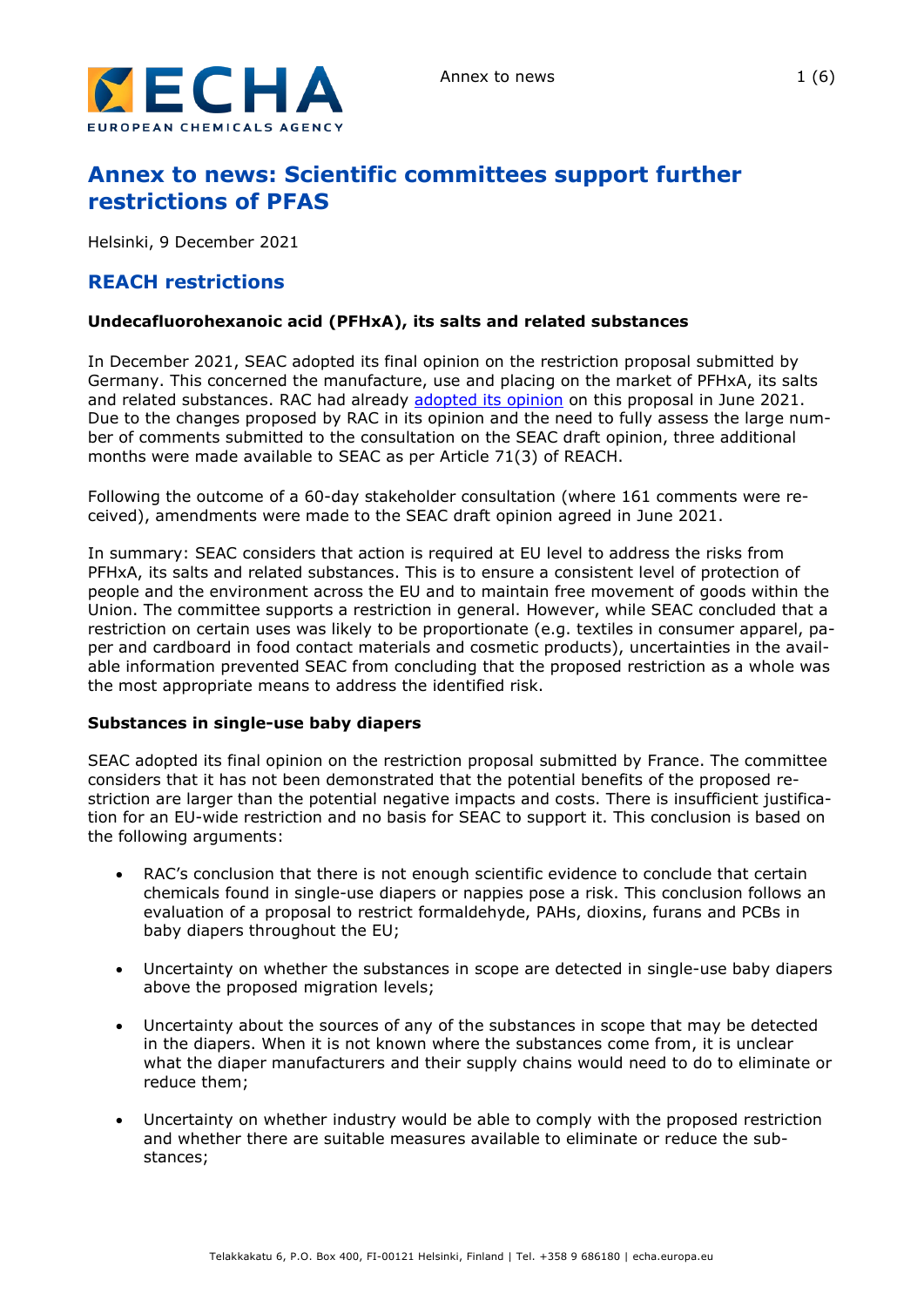- Difficulty to reach a conclusion on the associated costs considering the uncertainties related to what industry would need to do, if anything, to comply with the restriction; and
- The benefits of the proposed restriction are not demonstrated. This conclusion is underpinned by the fact that there are no epidemiological studies or other quantification of negative health effects for children wearing single-use diapers, and by RAC's conclusion on risk.

SEAC considers, however, that the restriction proposed by France would have been practicable, monitorable and the most appropriate measure if an EU-wide risk related to single-use baby diapers would have been demonstrated. This would have limited the migration of formaldehyde and the sum of 17 detected or quantified PAHs, the sum of quantified PCDD/Fs and DL-PCBs, the sum of quantified PCBs.

RAC [adopted its opinion](https://echa.europa.eu/documents/10162/2842450/rest_disposable_diapers_opinion_rac_20186_en.pdf/c374b7bb-b0e2-e01f-d55d-398dc270343f?t=1633022415810) on the restriction proposal in September. See news from 10 September [2021.](https://echa.europa.eu/-/risks-from-chemicals-in-baby-diapers-not-demonstrated)

# **Lead in outdoor shooting and fishing**

RAC and SEAC had their third discussions on their opinions on this restriction proposal submitted by ECHA in January 2021, which aims to address the risks for human health and the environment posed by the use of lead in ammunition (gunshot, bullets and pellets), as well as lead used in fishing tackle.

The proposal is complementary to the existing restriction on the use of lead gunshot in wetlands.

#### **Dechlorane Plus**

RAC's Restriction working group and the SEAC plenary had their second discussions on their respective opinions on the restriction proposal submitted by Norway in April 2021, which aims to address risks for people and the environment from Dechlorane Plus. Dechlorane Plus is a chlorinated substance mainly used as a flame retardant. It is identifed as a substance of very high concern due to its very persistent and very bioaccumulating properties. The substance has been proposed for inclusion in the Stockholm Convention on Persistent Organic Pollutants and consequent global elimination.

# **2,4-dinitrotoluene**

RAC had its first discussions on the restriction proposal. The dossier was prepared by ECHA following **Article 69(2) of REACH**, which requires ECHA to propose restrictions for substances subject to Authorisation (i.e. those listed in Annex XIV) where these are concluded to pose a risk to people or the environment because of their use in articles. SEAC will have its first discussions at SEAC-54, closer to the end of a six- month stakeholder consultation, which will finish on 22 March 2022.

#### **Substances containing polycyclic aromatic hydrocarbons (PAHs) in clay targets for sport shooting**

Both RAC and SEAC concluded that the restriction proposal submitted by ECHA in October 2021 conforms to the requirements for a restriction proposal of REACH XV. A six-month stakeholder consultation will be launched in December 2021.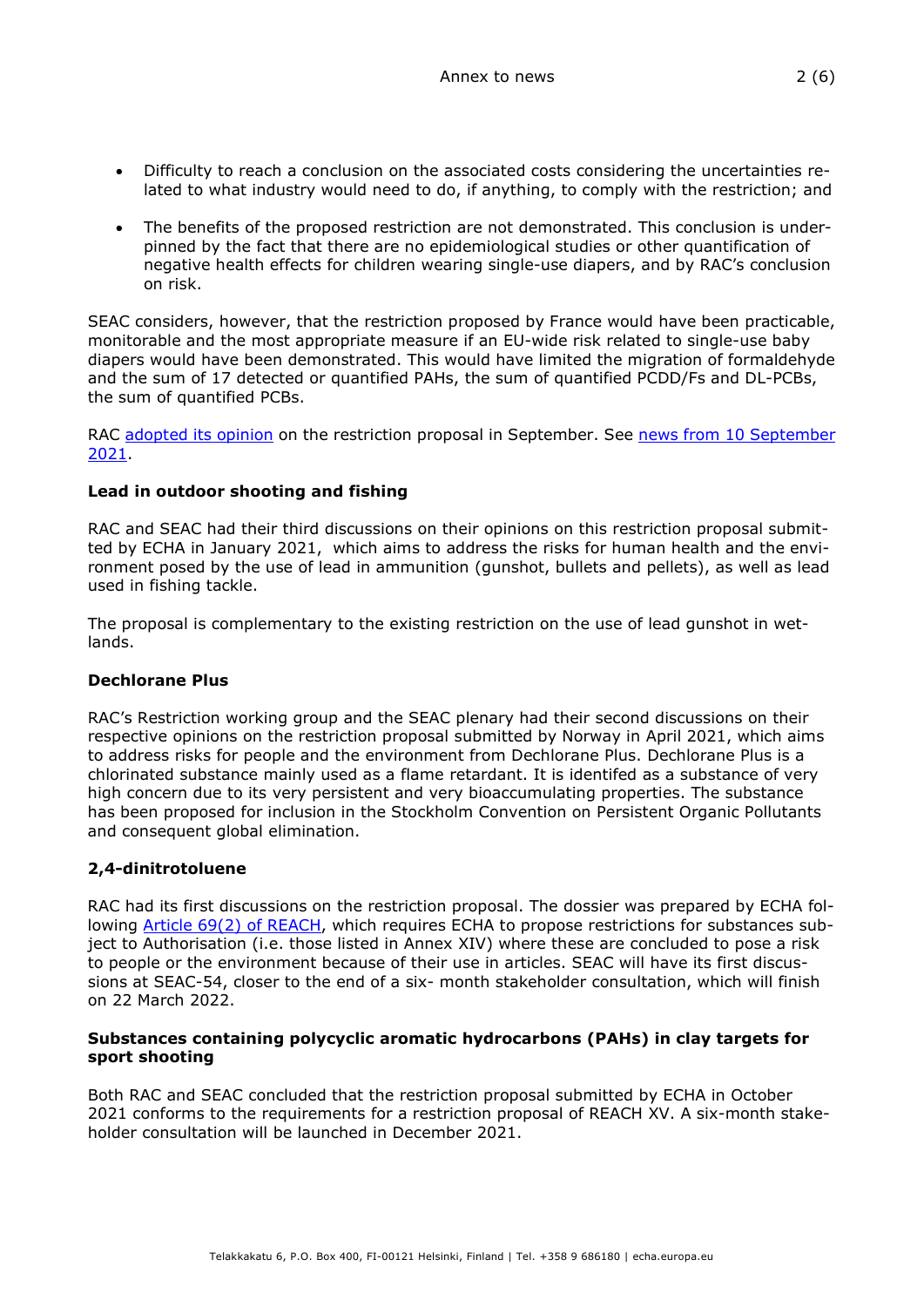# **Applications for authorisation**

RAC and SEAC adopted an opinion on the use of chromium trioxide and sodium dichromate for passivation of electrolytic tinplate.

In addition, RAC and SEAC agreed on five opinions on applications for authorisation. The agreed opinions concern:

- the use of dichromium tris(chromate) in the post treatment (reactive rinse) stage of autodeposition coating;
- the use of chromium trioxide in functional chrome plating of components with diverse geometries and dimensions for application in demanding industry sectors such as mechanical engineering, metalworking and processing, aerospace, automotive and medical technology;
- formulation of chromium trioxide-based electrolyte for electroplating process;
- the use of chromium trioxide in functional chrome plating of cylinders used in the rotogravure printing and embossing industry, and
- the use of chromic acid in the functional electroplating of brass-made sanitary articles with the specific purpose of obtaining a final Cr(0) coating that provides a surface with high durability and chemical resistance.

Additionally, RAC agreed on a draft opinion on the use of chromium trioxide for decorative/functional application in the furniture, sanitary and automotive sector.

RAC also updated the A-listing criteria for opinions on applications for authorisation. The updated document will soon be published on ECHA's website.

# **RAC adopted 11 opinions on harmonised classification and labelling**

#### **Methyl 5-(2,4-dichlorophenoxy)-2-nitrobenzoate; bifenox** (EC: 255-894-7; CAS: 42576- 02-3)

Bifenox, also in the form of potassium or ammonium salts, is an active substance (herbicide) in many plant protection products. The substance has no existing entry in Annex VI to the CLP Regulation.

RAC agreed to the proposal by Poland to classify bifenox as a substance that is very toxic to aquatic life (Aquatic Acute 1; H400, M=1000) and which is very toxic to aquatic life with long lasting effects (Aquatic Chronic 1; H410, M=1000). Furthermore, RAC decided to classify bifenox as harmful if swallowed (Acute Tox. 4; H302, with an ATE of 1500 mg/kg bw).

#### **Benalaxyl (ISO); methyl N-(2,6-dimethylphenyl)-N-(phenylacetyl)-DL-alaninate** (EC: 275-728-7; CAS: 71626-11-4)

Benalaxyl is an active substance in pesticides, belonging to the phenylamide group name and acylalanine chemical group of systemic fungicides with apoplastic translocation which inhibits mycelial growth of fungi and germination of zoospores (fungistatic action). The substance has a current Annex VI entry as very toxic to aquatic life (Aquatic Acute 1; H400) and very toxic to aquatic life with long lasting effects (Aquatic Chronic 1; H410).

RAC agreed to the proposal by Romania to add to the classification of benalaxyl that it is harmful if swallowed (Acute Tox. 4; H302) but with an oral ATE of 1000 mg/kg bw (the dossier submitter proposed 2000 mg/kg bw). RAC also agreed to add M=1 for both the aquatic acute and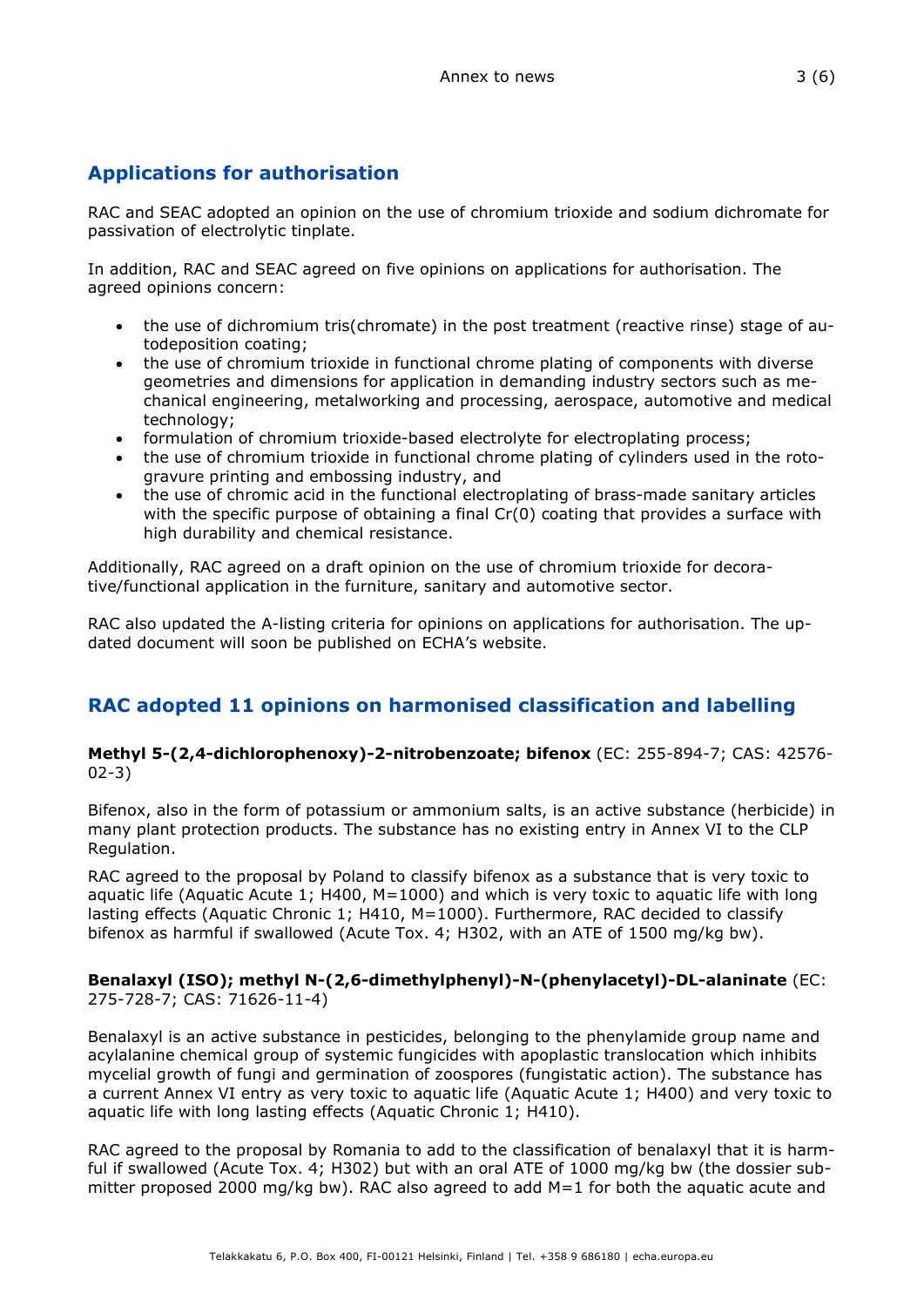aquatic chronic toxicity classifications. Contrary to the proposal by the dossier submitter, RAC found that benalaxyl does not warrant classification as a substance which causes damage to nervous system (STOT SE 2; H371) nor as suspected of causing cancer (Carc. 2; H351).

# **Tetramethylene dimethacrylate** (EC: 218-218-1; CAS: 2082-81-7)

Tetramethylene dimethacrylate is used in different coating products, fillers, putties, plasters, modelling clay, paints, adhesives and sealants. It has no existing entry in Annex VI to the CLP Regulation.

RAC agreed to the proposal by Finland to classify tetramethylene dimethacrylate as a substance that may cause an allergic skin reaction (Skin Sens. 1B; H317).

#### **7,7,9(or 7,9,9)-trimethyl-4,13-dioxo-3,14-dioxa-5,12-diazahexadecane-1,16-diyl bismethacrylate** (EC: 276-957-5; CAS: 72869-86-4)

7,7,9(or 7,9,9)-trimethyl-4,13-dioxo-3,14-dioxa-5,12-diazahexadecane-1,16-diyl bismethacrylate is used in adhesives and sealants, coating products, polymers, inks and toners, laboratory chemicals and cosmetics and personal care products. It is also used in printing and recorded media reproduction, health services and scientific research and development, as well as for the manufacture of wood and wood products, pulp, paper and paper products and plastic products. It has no existing entry in Annex VI to the CLP Regulation.

RAC agreed to the proposal by Finland to classify 7,7,9(or 7,9,9)-trimethyl-4,13-dioxo-3,14 dioxa-5,12-diazahexadecane-1,16-diyl bismethacrylate as a substance that may cause an allergic skin reaction (Skin Sens. 1B; H317).

# **2,2'-ethylenedioxydiethyl dimethacrylate** (EC: 203-652-6; CAS: 109-16-0)

2,2'-ethylenedioxydiethyl dimethacrylate is used in adhesives and sealants. As a liquid monomer, it is used in applications that come into contact with skin or nails. The substance has no existing entry in Annex VI to the CLP Regulation.

RAC agreed to the proposal by Finland to classify 2,2'-ethylenedioxydiethyl dimethacrylate as a substance that may cause an allergic skin reaction (Skin Sens. 1B; H317).

# **2,2'-[[3-methyl-4-[(4-nitrophenyl)azo]phenyl]imino]bisethanol** (EC: 221-665-5; CAS: 3179-89-3)

2,2'-[[3-methyl-4-[(4-nitrophenyl)azo]phenyl]imino]bisethanol (Disperse Red 17) is used to dye fabrics made of synthetic fibres such as polyester fibres. It is also used as a non-reactive hair colouring agent in oxidative hair dye formulations and as a non-reactive hair colouring agent (direct dye) in semi-permanent hair dye formulations. Disperse Red 17 is suspected to be used as colorant in tattoo inks and it may also be used for dyeing spectacle frames. The substance has no current Annex VI entry.

RAC agreed to the proposal by Germany to classify Disperse Red 17 as a substance that may cause an allergic skin reaction (Skin Sens. 1; H317).

# **4-methylimidazole** (EC: 212-497-3; CAS: 822-36-6)

4-methylimidazole is used as an intermediate for chemical reactions in the manufacture of chemicals and chemical products. Furthermore, 4-methylimidazole occurs in food and beverages as it is formed in the Maillard reaction process. The substance has no existing entry in Annex VI to the CLP Regulation.

RAC agreed to the proposal by Norway to classify 4-methylimidazole as a substance that may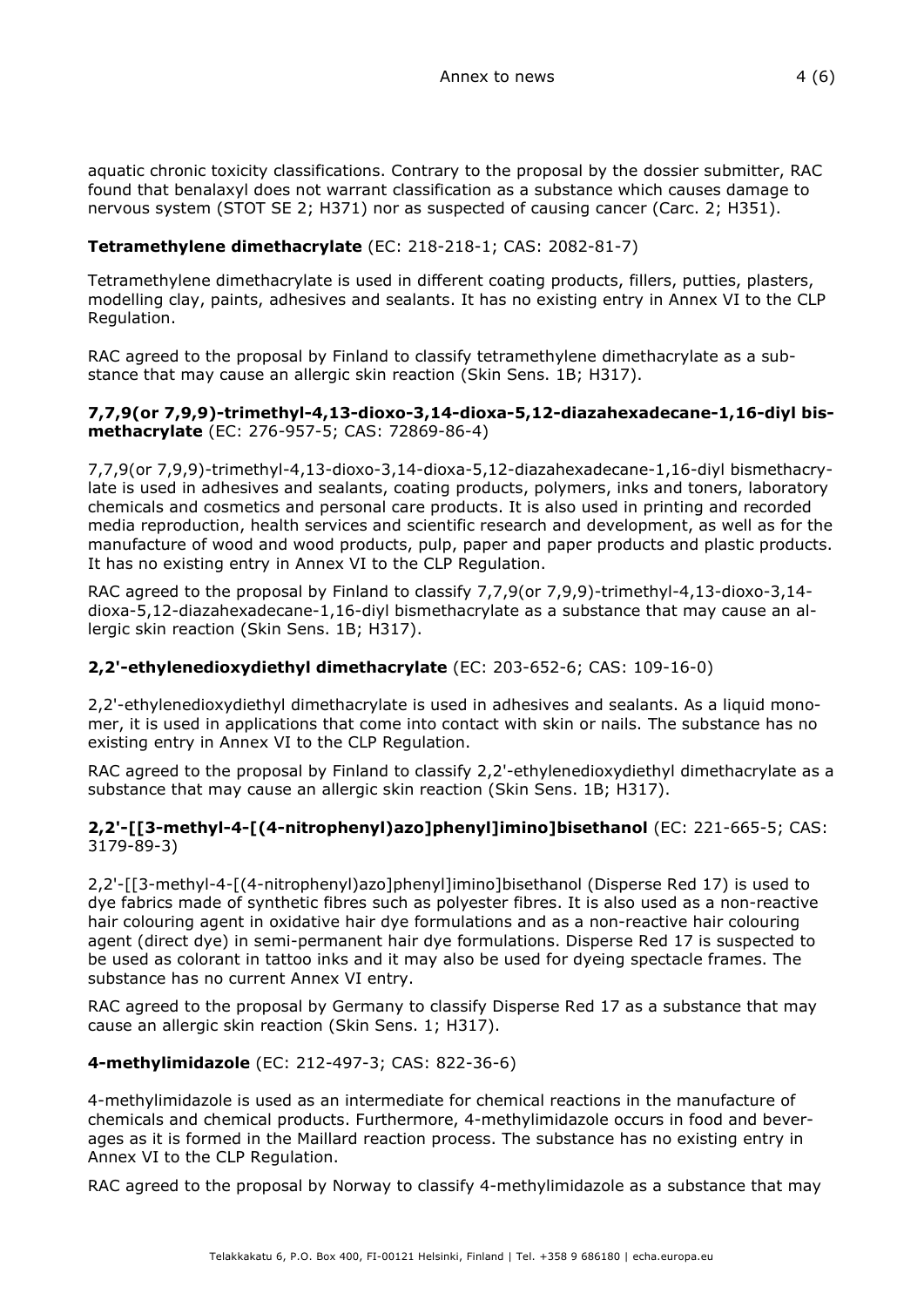cause cancer (Carc. 1B; H350) and which may damage fertility and is suspected of damaging the unborn child (Repr. 1B; H360Fd).

# **3,3,4,4,5,5,6,6,7,7,8,8,8-tridecafluorooctan-1-ol** (EC 211-477-1; CAS 647-42-7)

3,3,4,4,5,5,6,6,7,7,8,8,8-tridecafluorooctan-1-ol is used as an intermediate. The substance has no existing entry in Annex VI to the CLP Regulation.

RAC agreed to the proposal by Germany to classify 3,3,4,4,5,5,6,6,7,7,8,8,8-tridecafluorooctan-1-ol as a substance that may cause damage to teeth and bones (STOT RE 2; H373), although the dossier submitter had proposed 'skeletal system' as the target organ. RAC did not agree with the dossier submitter to classify the substance as toxic to aquatic life with long lasting effects (Aquatic Chronic 2; H411), but decided that it warrants classification as a substance that is very toxic to aquatic life with long lasting effects (Aquatic Chronic 1; H410,  $M=1$ ).

#### **1,2-benzisothiazol-3(2H)-one; 1,2-benzisothiazolin-3-one** (EC: 220-120-9; CAS: 2634- 33-5)

1,2-benzisothiazolin-3-one is used with biocidal purposes as disinfectant or as preservative. It can also be used in scientific research and development and as a co-formulant in Plant Protection Products. The substance has a current Annex VI entry: Acute Tox. 4\*; H302, Skin Irrit. 2; H315, Eye Dam. 1; H318, Skin Sens. 1; H317 (C ≥ 0.05 %) and Aquatic Acute 1; H400.

RAC agreed to the proposal by Spain to classify 1,2-benzisothiazolin-3-one as a substance that is harmful if swallowed (Acute Tox. 4; H302 with an ATE of 450 mg/kg), fatal if inhaled (Acute Tox. 2; H330 with an ATE of 0.21 mg/L, dusts and mists), very toxic to aquatic life (Aquatic Acute 1; H400, M=1) and very toxic to aquatic life with long lasting effects (Aquatic Chronic 1; H410, M=1). In addition, the Committee agreed that the substance may cause an allergic skin reaction, but that it met the criteria in CLP for Skin Sens. 1A; H317 and lowered the specific concentration limit to  $C \geq 0.036$  % for classification in this hazard class. RAC also disagreed with the dossier submitter on the removal of classification for skin irritation and decided that the substance should retain its existing harmonised classification (Skin Irrit. 2; H315).

### **1,4-Benzenediamine, N,N'-mixed Ph and tolyl derivs.; Reaction mass of N-phenyl,N' o-tolyl-phenylene diamine, N,N'-diphenyl-p-phenylene diamine and N,N'-di-o-tolylphenylene diamine** (EC: 273-227-8; CAS: 68953-84-4)

1,4-Benzenediamine, N,N'-mixed Ph and tolyl derivs is not naturally found in the environment; it is used in synthetic materials such as polymers. Release to the environment of this substance is likely to occur from: outdoor use in long-life materials with low release rate (e.g. metal, wooden and plastic construction and building materials), outdoor use in long-life materials with high release rate (e.g. tyres, treated wooden products, treated textile and fabric, brake pads in trucks or cars, sanding of buildings (bridges, facades) or vehicles (ships)) and indoor use in long-life materials with low release rate (e.g. flooring, furniture, toys, construction materials, curtains, footwear, leather products, paper and cardboard products, electronic equipment). The substance has no current Annex VI entry.

RAC agreed to the proposal by Germany to classify 1,4-benzenediamine, N,N'-mixed Ph and tolyl derivs as a substance that may cause an allergic skin reaction (Skin Sens. 1; H317), and which may damage fertility and the unborn child (Repr. 1B; H360FD).

# **Sulphur dioxide** (EC: 231-195-2; CAS: 7446-09-5)

Sulfur dioxide is used as a fungicide in the context of the BPR. Additionally, it has a broad spectrum of uses within industrial settings including winemaking, water treatment and metal purification. The substance has a current Annex VI entry as a gas under pressure, may explode